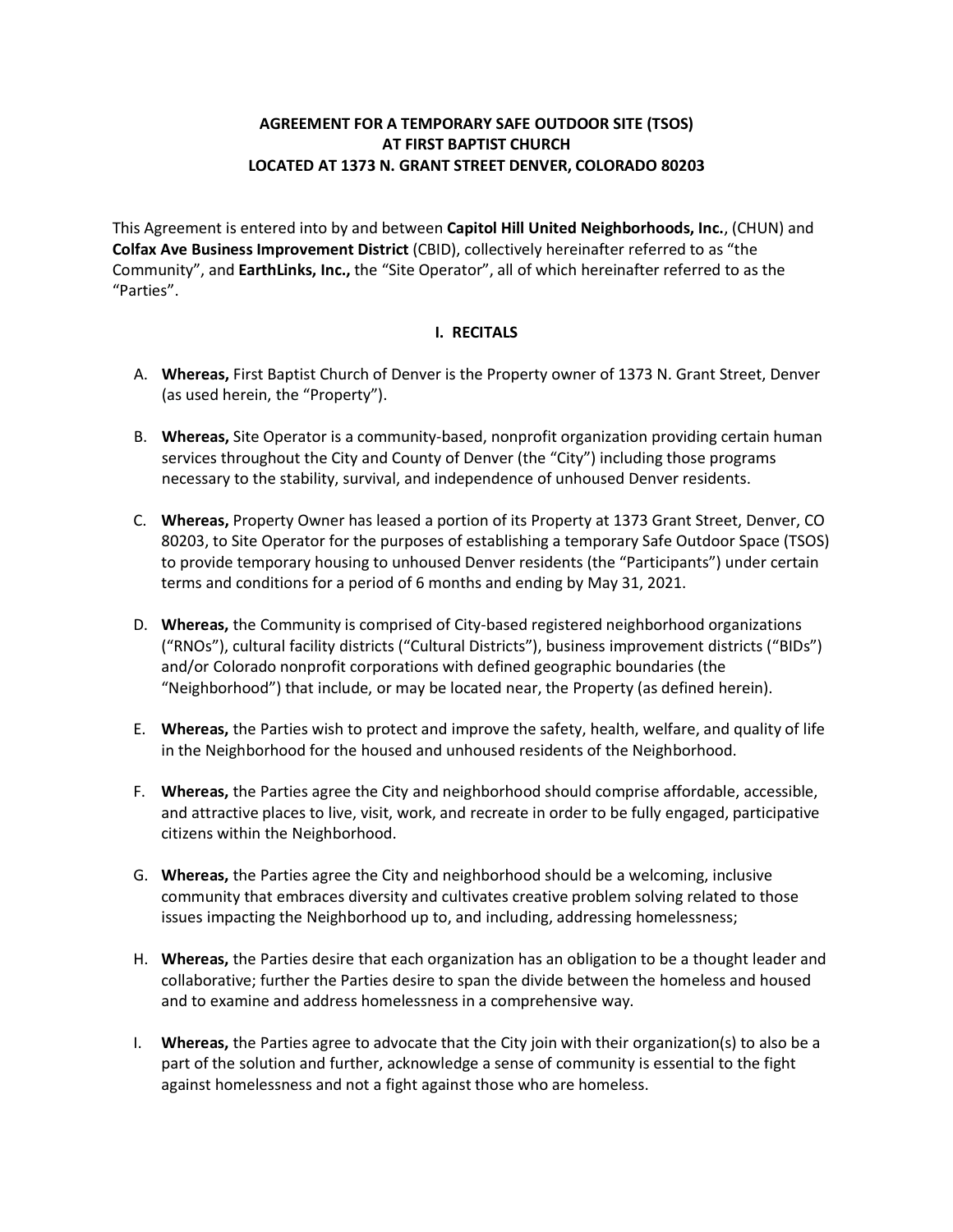- J. **Whereas,** the Parties agree COVID-19 has made finding temporary or permanent shelter even more difficult and the status quo of unsanctioned, unregulated encampments in the City and Neighborhood is no longer acceptable City policy.
- K. **Whereas,** the Parties agree *Temporary Safe Outdoor Sites* ("TSOS") serve as an otherwise necessary "stop-gap" measure to address the increase in homelessness during the pandemic, as long as they are well-maintained, secure, supervised, and provide essential wrap-around services, further outlined in this agreement.
- L. **Whereas,** the Site Operator has received temporary permits pursuant to, and in compliance with, Denver Zoning Code Section 12.4.6 (Code Interpretations and Determination of Unlisted Uses); Ordinance No. 2020-0961 (Authority to Allow COVID-19 Related Temporary Uses on Former Chapter 59 Zoned Lands); and Neighborhood guidelines pertaining to social/human services and set forth in the East Central Area Neighborhood Plan Section 2.2.5 Recommendation E13.D to operate TSOS on site.
- M. **Whereas,** the Parties wish to establish clear expectations and strong channels of communication for ensuring collaboration and mutual respect among residents at the TSOS and with those in the Neighborhood.
- N. **Whereas,** in consideration of this Agreement, which has been negotiated by the Parties in the interest of creating a cooperative process of building communication and understanding among the Community, Property Owner, and Site Operator, and the constituents of each, and to ensure that the TSOS operations will support a safe and hospitable neighborhood environment, Community will not formally oppose Property Owner or Site Operator's application to the City to operate the TSOS on the Property as long as these terms are adhered to.

### **II. AGREEMENT**

**NOW, THEREFORE,** in consideration of the mutual agreements herein, the Parties agree to the following:

#### *Resident Screening and Assurances to Neighborhood*

- 1. This TSOS will be open to women, transgender individuals, couples, and those with pets.
- 2. The maximum occupancy of the TSOS is 30 persons and no more than 22 dwellings.
- 3. The maximum length of stay for TSOS participants is 6 months on the Property referenced herein.
- 4. Site Operator will work with other human service agencies and providers to establish wraparound service plans upon Participant arrival and/or acceptance into the program.
- 5. Visitors, or non-Participants, with the exception of public health and safety or other emergency personnel, service providers and regular volunteers, are not permitted within the TSOS under any circumstances.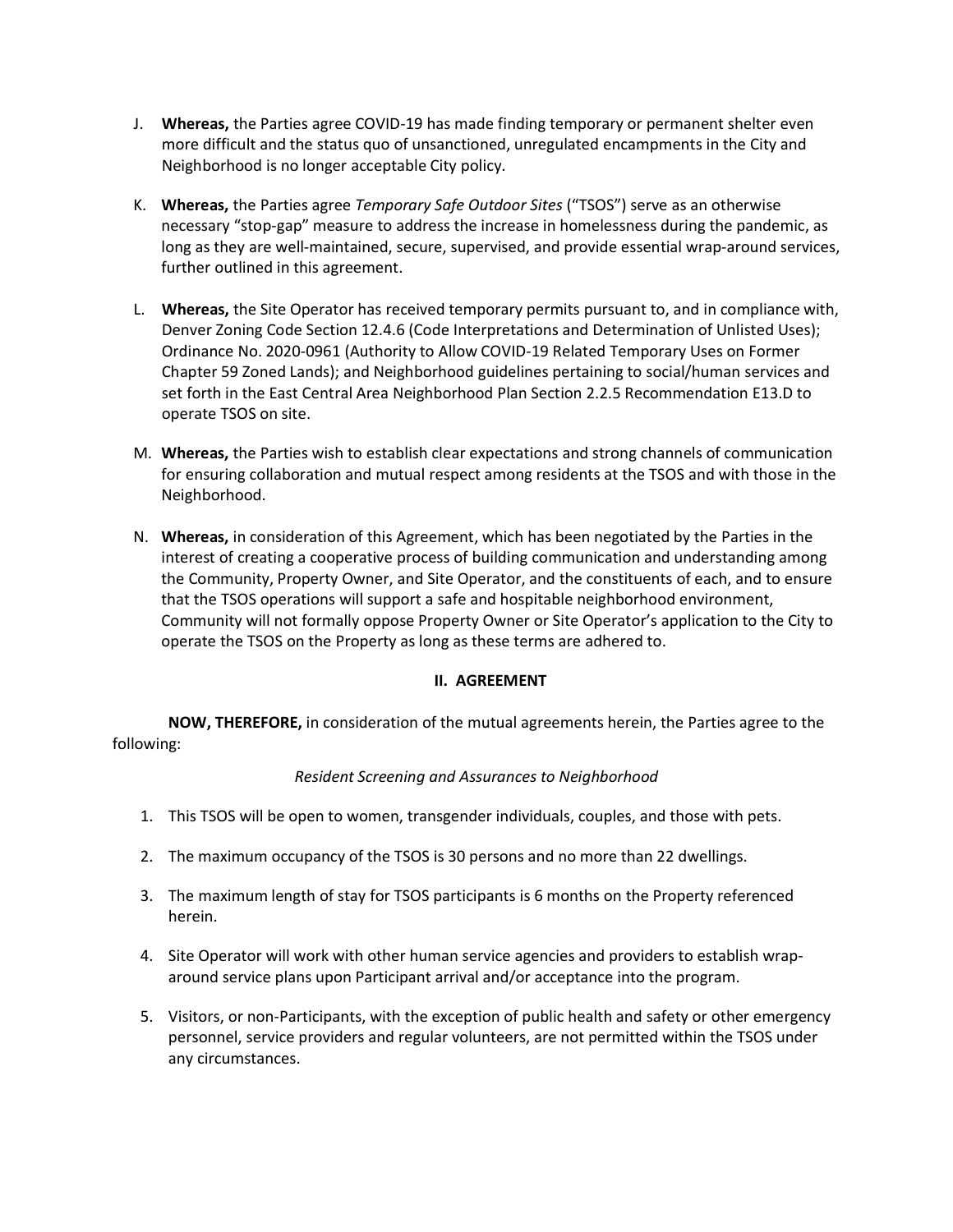- 6. Site Operator will conduct a screening process, in coordination with the Denver Street Outreach Collaborative, to identify those appropriate for residing in a TSOS. This includes, utilizing the Homeless Management Information System (HMIS) to make these recommendations and appropriate referrals. Further:
	- a. Individuals with serious mental health concerns that make them a danger to themselves or others will be referred to emergency mental health services.
	- b. Individuals in possession of illegal drugs, alcohol, or marijuana will be immediately expelled from the site.
	- c. The site will not knowingly house individuals who are listed on the Colorado Sex Offender Registry.
	- d. Individuals not willing to follow all the TSOS site rules and unwilling to participate in site upkeep will not be allowed to remain at the TSOS.
	- e. Individuals not willing to treat other site residents, staff, neighbors, and the Community with respect will be dismissed from the program.
	- f. Individuals not willing to abstain from violence, weapon possession, illegal drugs, theft, and oppressive/discriminatory behavior will result in immediate expulsion.

### *Participant Agreements*

- 1. TSOS Participants will be required to uphold basic non-negotiable community agreements (a "Participant Agreement"). These Participant Agreements include but are not limited to the following expectations: No violence, no weapons, no illegal drugs, no discriminatory behavior, no persistent disruptive behavior, participation in upkeep of the site, and mutual respect for residents, staff, residents, businesses, and surrounding neighborhood.
- 2. TSOS Participants will be instructed to not trespass on private Property.
- 3. Participants who fail to honor these commitments will be subject to immediate expulsion from the site or, if appropriate, referred to the Denver Police Department and subject to arrest.
- 4. Participants who fail to honor these commitments and have been expelled from the TSOS will not be allowed to return and participate in the Program.
- 5. The maximum length of stay at the TSOS site will be six (6) months per the permit granted by the City and County of Denver Department of Community Planning and Development.

### *Controlled Environment*

The Site Operator assures Community, City, and neighborhood the TSOS will be appropriately staffed, have two or more program staff on site at all times, and have safety measures in place, provide the needed support services, and will be mindful of, and will be held strictly accountable for, the Property's immediate surroundings. Therefore, Site Operator will do the following:

1. **Staffing and Security:** Staff the TSOS twenty-four (24) hours per day with at least two (2) trained people who will monitor the site and the two (2) city blocks surrounding the site daily,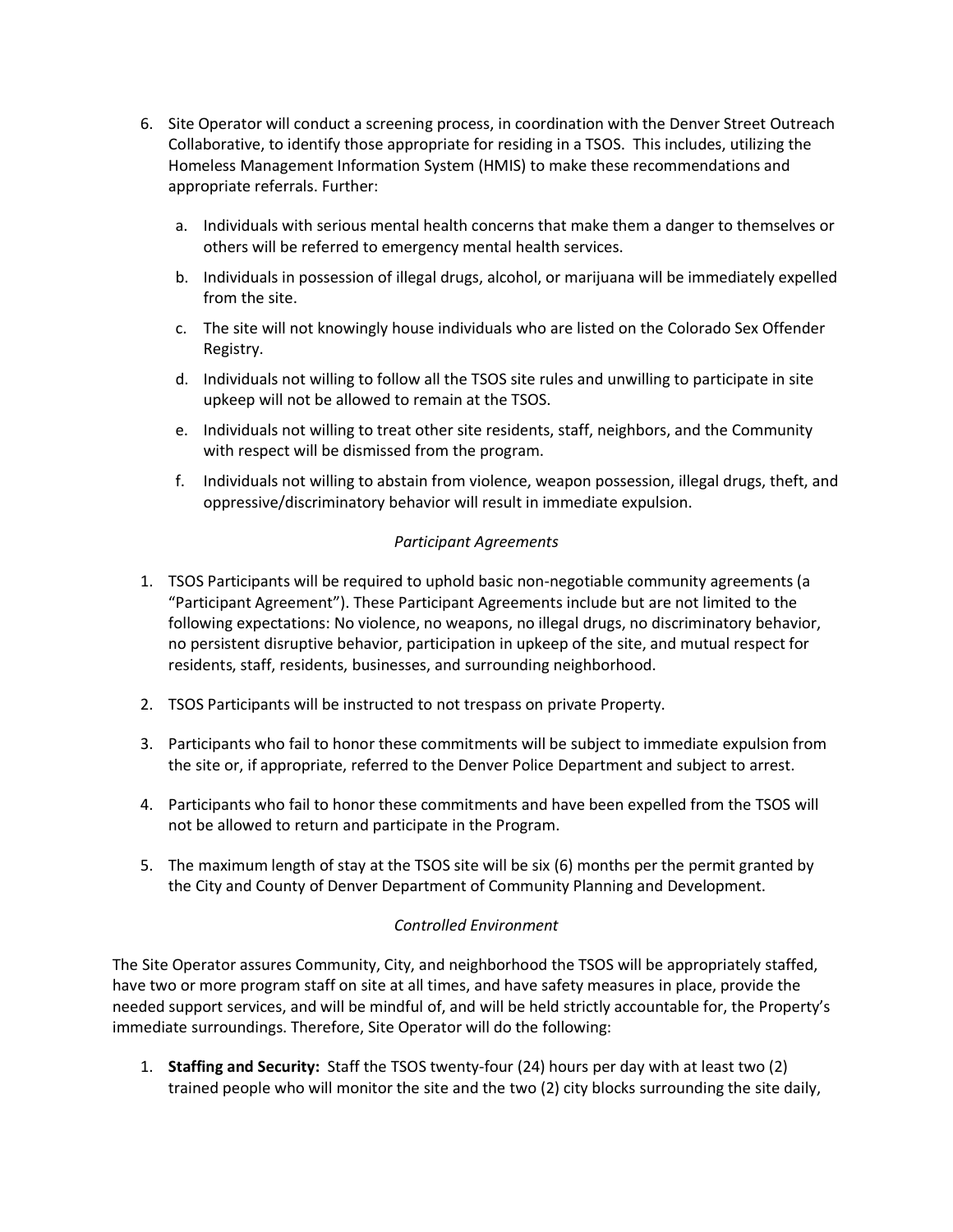the purposes of which will be to monitor activity that can adversely affect the broader community and the TSOS site itself.

- 2. **Secured Parameters:** Secure the Property with appropriate barriers (fencing with privacy screen, barricades, etc.) so only participants, staff and other permitted persons are permitted inside the TSOS at all times.
- 3. **Essential Sanitation Services:** Support the Participants with necessary amenities to maintain health and sanitation of the TSOS and surrounding Neighborhood including but not limited to laundry services, toilets and showers, personal hygiene items, etc.
- 4. **Economic, Health and Housing Services:**Help provide ongoing access to stable housing and job opportunities, substance abuse and mental health counseling, and other services to the extent these are available that help graduate site residents to a more permanent place of stability and independence.
- 5. **Work to prevent unsanctioned encampments:** Make good faith attempts to prevent unsanctioned, illegal encampments from establishing within a 2-block radius of the site; work with other service providers and the City of Denver's outreach teams to connect unhoused individuals to other services.
- 6. **Cleanliness of TSOS:** Service Provider will keep the leased premises free of trash, weeds, drug paraphernalia, snow, and debris.
- 7. **Access Points:** Service Provider will maintain one single point of entry into the site, on the East side of the Parking Lot.
- 8. **Strict Enforcement of Loitering Policies:** No illegal loitering will be permitted in public spaces adjacent to the TSOS site. If loitering occurs, residents and site staff will be responsible for addressing the activity immediately and asking the individuals to move on. If this approach fails, DOTI or the Denver Police Department will be contacted immediately.
- 9. **Strict prohibition of certain possessions within the TSOS:** Prohibit certain items within the TSOS including drugs (other than that which a physician or licensed health care professional have prescribed) and alcohol use; weapons including guns, knives, tasers, stun guns, baseball bats and similar "clubs," or dangerous sharp objects, etc.; and other items that the TSOS site staff deem dangerous or potentially harmful.
- 10. **Strict prohibition of certain possessions within the TSOS**: Alcohol and marijuana use will be prohibited on or near the Property, including in outdoor spaces, public or common areas, or elsewhere on the Property.
- 11. **Monitored Geographic Boundaries:** Site Operator will actively work with the Denver Police Department and Colorado State Patrol to promote safety and neighborhood wellbeing in the following radius Colfax Avenue to the North, 12<sup>th</sup> Avenue to the South, Pennsylvania Street to the East, & Sherman Street to the West.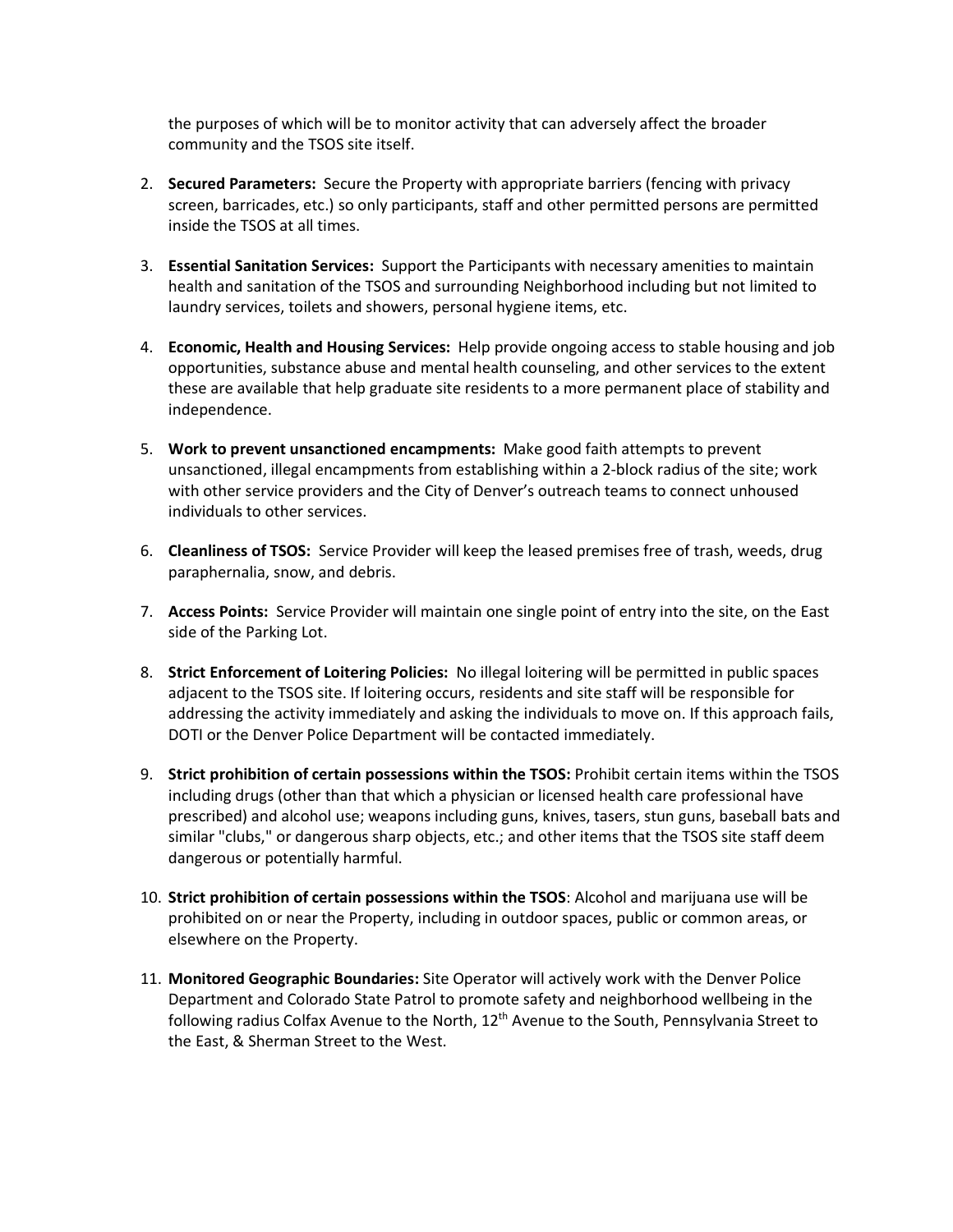# *Community Cooperation*

- 1. Community will continue to ensure respectful, open dialogue and will work collaboratively with the neighborhood to identify challenges and opportunities and partner as thought leaders in order to help people experiencing homelessness.
- 2. Collectively, the Parties agree to require that the Community uphold basic, non-negotiable community expectations. These include, but are not limited to, the following: No violence, no weapons, no illegal drugs, no discriminatory behavior, participation in upkeep of the community, no loitering, no littering, and mutual respect for TSOS Participants, staff, and volunteers.
- 3. The Community agrees that any resident who fails to honor these expectations will be subject to formal submitted complaints reports to the City and County of Denver, or if appropriate, to the Denver Police Department.

### *Supportive Environment and Engaging in Housing First Best Practices*

- 1. Service Provider will work with other human service organizations and City agencies to establish transition plans to guide site Participants towards long term stability in regard to income and housing, accessing healthcare and other services, as well as obtaining employment and permanent housing.
- 2. TSOS Participants will have access to a representative from the Denver Street Outreach Collaborative who will provide outreach services to make connections to other organizations including but not limited to, Bayaud Enterprises, Ready to Work, and others.
- 3. Site Participants will be encouraged to meet with such representatives on a regular basis, as defined by the representative on a case-by-case basis, throughout such Participant's occupancy in the TSOS.

# *Site Operator Communication and Reporting*

To ensure a fair, open, and transparent operation, Site Operator agrees to regular communications with the Community, surrounding neighborhood, and appropriate City leaders regarding the safety, health, well-being, and efficacy of the TSOS. In doing so, Site Operator will:

- a. Provide and publicly post email for non-emergency inquiries and questions, and an emergency phone line for immediate and emergency needs related to the site.
	- i. The email address is sos@earthlinks-colorado.org, the site phone number is 720-512-8731.
- b. Site Operators will provide opportunities for Parties, Community, City, neighborhood, community organizations, and individuals who indicate interest in staying connected with TSOS regarding activities offered at the TSOS that are open to the broader community or when there are volunteer needs within the TSOS.
	- i. There is a page active on **www.Earthlinks-Colorado.org** website for SOS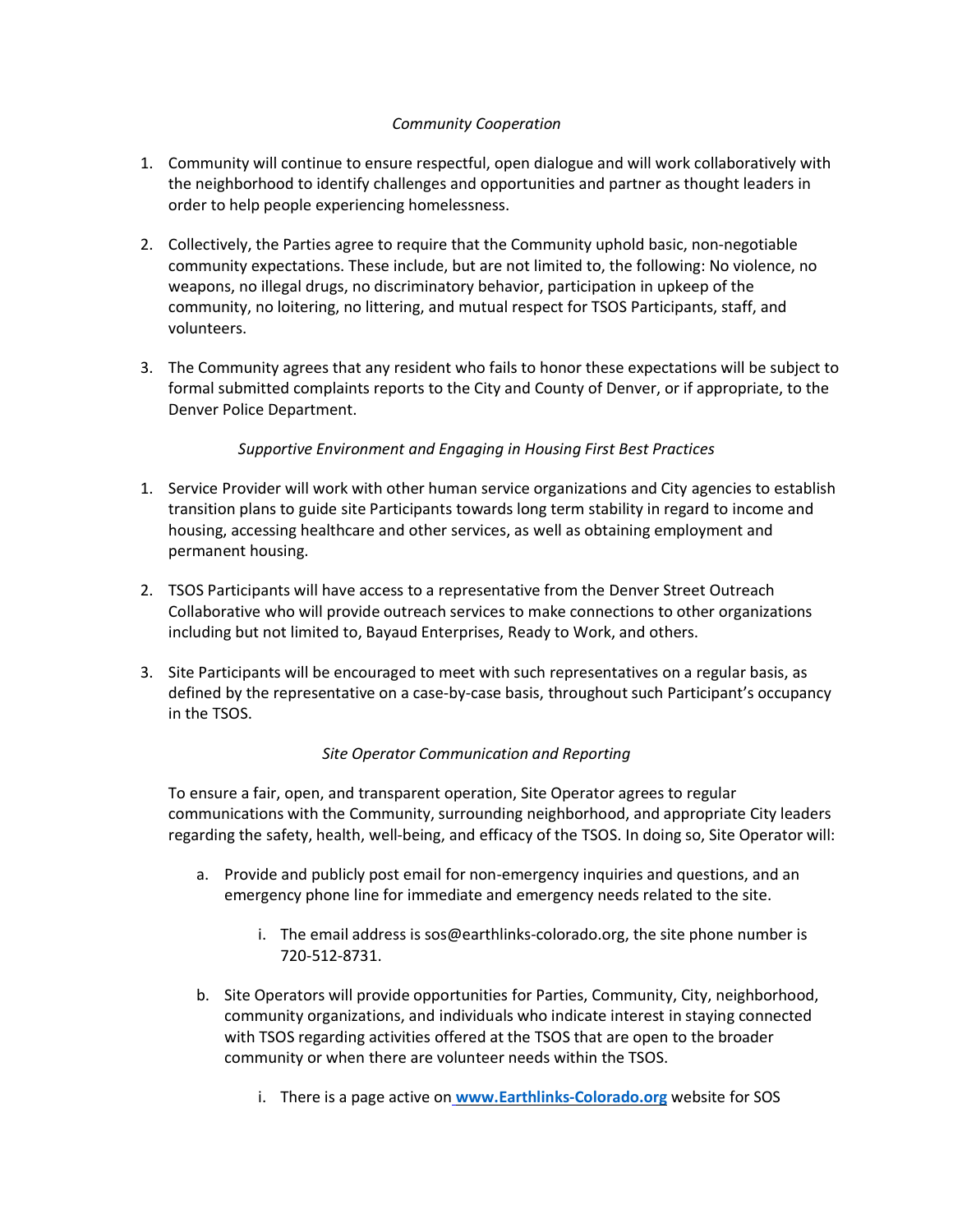information and volunteer opportunities and needs.

- c. Beginning in January 2021, Site Operator agree to conduct monthly, virtual neighborhood town hall discussions for the duration of the TSOS site.
	- i. The meetings will be co-hosted by the Parties of this Agreement and invitees will include area Community, TSOS residents/staff, City Council, City Departments, and Denver Police Department.
	- ii. Advance written or electronic notice with the Parties to this Agreement is required at least two weeks prior to any modifications to the site whether temporary or permanent.
	- iii. Information will be shared by the Parties with the surrounding Neighborhood via email, social media, and other forms of communication.
	- iv. Site Operator will publicly post the date, location, and contact information, for each virtual neighborhood townhall.
- d. Provide monthly summary to be shared with the Parties listed herein and suitable for public distribution. Reports could include the following: trash, litter, biohazards, drug paraphernalia cleanup in the site and surrounding blocks; capacity and number of participants; turnover of resident composition and reasons (graduated to more stability, expelled from site, etc.); how the Site Operators addressed unsanctioned camping in the immediate area; efforts to prevent non-TSOS sites within a 2-block radius of the approved SOS sites; complaints and compliments logged and addressed regularly.

All neighbors — housed, unhoused, renters and Property owners — should understand that the Site Operator has full control only over all issues within the TSOS, but, as good neighbors, commits to working in good faith to maintain a safe neighborhood for all and the community pledges to do the same.

### *Other Obligations*

- 1. The Parties acknowledge that one of more challenging areas related to crime includes the Colfax Avenue corridor, in particular the areas near/between Sherman, Grant, Logan, and Pennsylvania Streets, between 12th and Colfax Avenues.
	- a. Site Operator will work closely with Denver Police District 6 to ensure the safety and security of residents and businesses in the area, as well as the residents in the TSOS sites
	- b. Site Operators will work closely with Community to request frequent patrolling and engagement of a Support Team Assistant Response (STAR) for non-TSOS camping.
- 2. Site Operator agreesthat they and their occupants, contractors, agents, or invitees will not permit the use or playing of amplified sound outside or inside the TSOS in excess of the City of Denver noise ordinance. The TSOS will observe quiet hours between the hours of 8 pm and 6 am daily.
- 3. If Site Operator receive any local, state, or federal disciplinary action resulting from the TSOS operations at the Property, Site Operators will promptly notify the Councilperson for District 10 and the Parties to this Agreement within 48-hours of incident.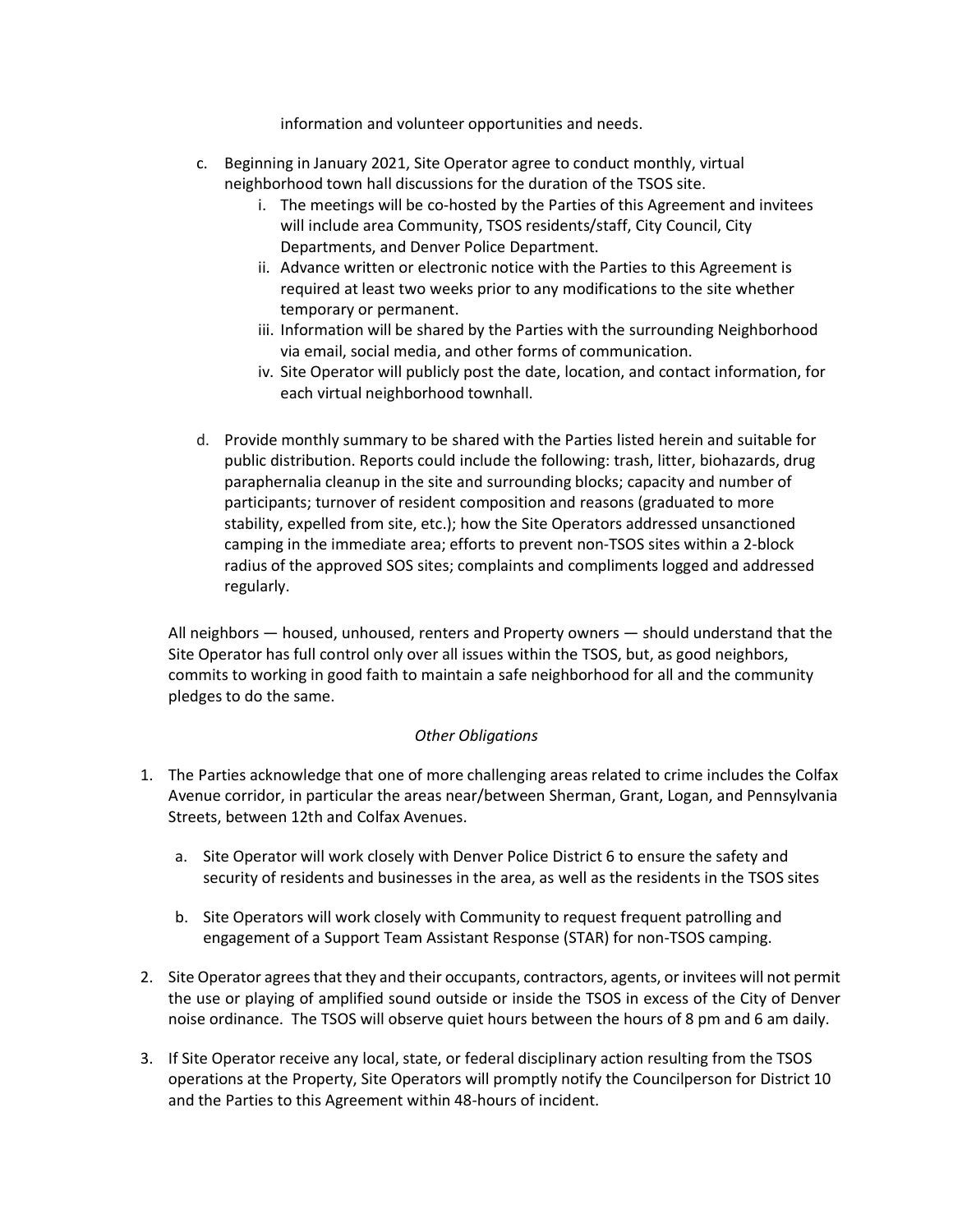- 4. Site Operator shall initiate a formal wrap-up period in the TSOS's final month of operation commencing on May 9, 2021; the TSOS must be returned to its original state effective June 1, 2021.
- 5. The maximum tenancy of the TSOS will not exceed six (6) months.
- 6. Site Operator agrees to not apply for an extension following May 31, 2021 without discussing their intent to do so with all Parties to this agreement.
- 7. Site Operator shall not apply for another TSOS designation permit pursuant to *Denver Zoning Code Section 12.4.6* (Code Interpretations and Determination of Unlisted Uses*); Ordinance No. 2020-0961* (Authority to Allow COVID-19 Related Temporary Uses on Former Chapter 59 Zoned Lands); and Neighborhood guidelines pertaining to social/human services and set forth in the *East Central Area Neighborhood Plan* Section 2.2.5 Recommendation E13.D in the following geographic boundaries unless otherwise approved and agreed to by the Parties:
	- a. West Boundary: Bannock Street
	- b. East Boundary: York Street
	- c. South Boundary:  $1<sup>st</sup>$  Avenue
	- d. North Boundary: 23<sup>rd</sup> Avenue
- 8. Site Operator further agrees to direct designated personnel to promptly respond to and immediately resolve complaints from Community regarding noise, odors, litter, including disturbances or violations of city ordinances.

### *Dispute Resolution*

- 1. Should any party believe that the Site Operator is in default or violation of this Agreement, the Community shall notify the Site Operator in writing of the alleged event constituting breach of this Agreement. If by email, to sos@earthlinks-colorado.org, or if by mail to Kathleen Cronan, Executive Director, EarthLinks, 2746 W. 13<sup>th</sup> Ave., Denver, CO 80204.
- 2. Upon receipt of such notice, the receiving party shall have twenty-four (24) hours within which to effect a cure of the alleged breach, or such longer time as may be reasonably required in the circumstances, not to exceed in any event ten (10) calendar days, provided that the party having received notice of an alleged breach has made reasonable, continuous efforts to cure such alleged breach.
- 3. If a cure does not occur, such issues shall be referred to free mediation services provided by the City and County of Denver. If the Parties are unable to resolve any dispute through mediation, the Parties shall be entitled to exercise all remedies available at law or in equity.

#### **III. MISCELLANEOUS**

1. Site Operator agrees CBID and CHUN, and their respective directors, officers and employees, as applicable, shall not be liable for any action or omission, negligent or otherwise, of the Property Owner and/or Site Operator, their employees, agents or volunteers, in operating the TSOS and carrying out the provisions of this Agreement. Site Operator shall obtain and maintain in effect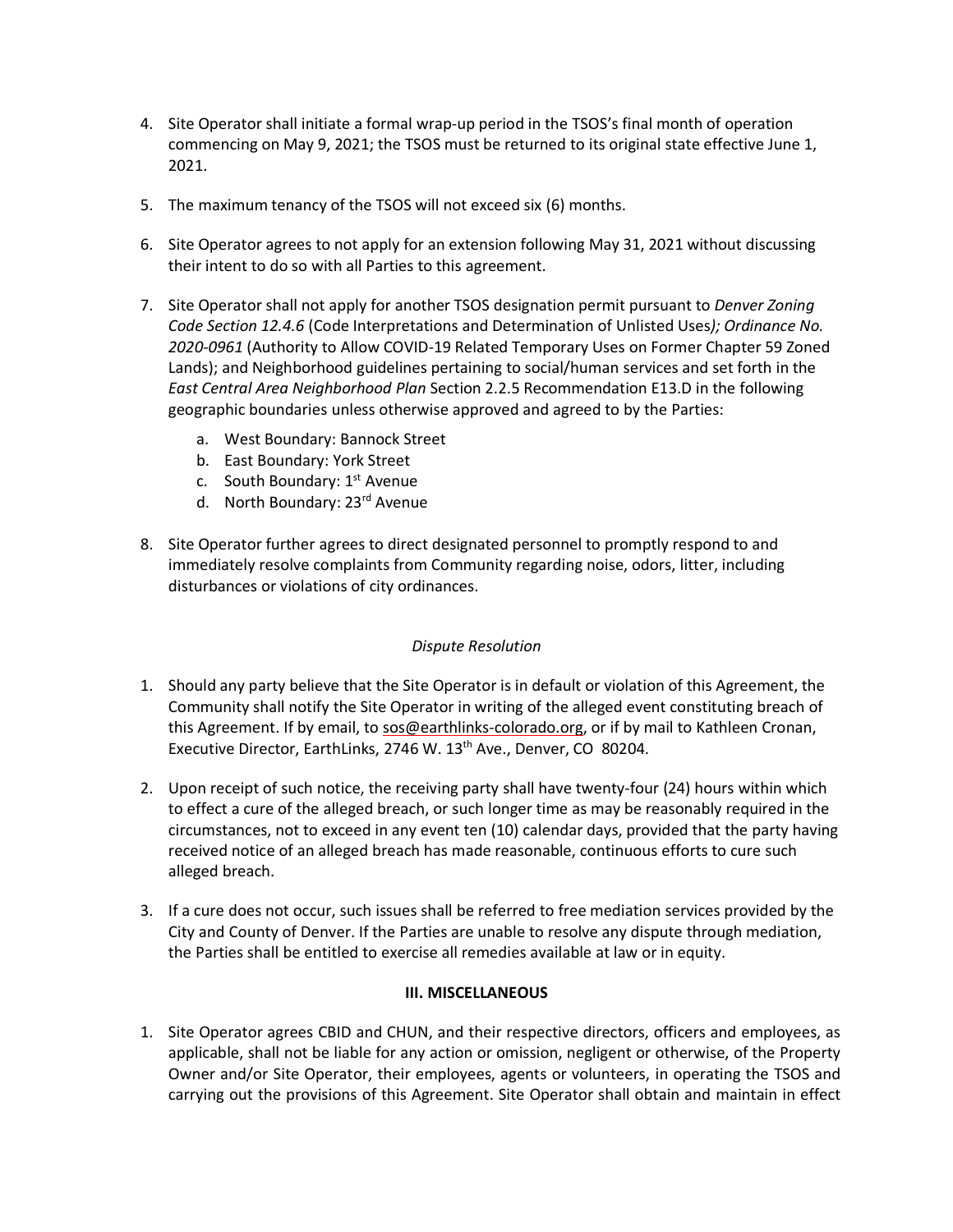during the term of this Agreement reasonable liability insurance coverage forthe operation of the TSOS.

- 2. No term or condition of this Agreement shall be construed or interpreted as a waiver by CBID, express or implied, of any of the notice requirements, immunities, limitations to liability, rights, benefits, protections, or other provisions under the Colorado Governmental Immunity Act, C.R.S. § 24-10-101, et seq., or under any other law.
- 3. Nothing herein contained shall constitute a partnership between or joint venture by the Parties hereto or constitute any party the agent of the others. No party shall hold itself out contrary to the terms of this Section and no party shall become liable by any representation, act or omission of the other contrary to the provisions hereof. This Agreement is not for the benefit of any third party and shall not be deemed to give any right or remedy to any such party whether referred to herein or not.
- 4. No elected official, director, officer, agent or employee of any of the Parties shall be charged personally or held contractually liable by or under any term or provision of this Agreement or because of any breach thereof or because of its or their execution, approval or attempted execution of this Agreement.
- 5. This Agreement is the entire agreement between the Parties with respect to the subject matter hereof, and may not be amended or modified except by an instrument executed in writing by the parties hereto. This Agreement may be executed in separate counterparts (or upon separate signature pages bound together into one or more counterparts), each of which, when so executed and delivered, shall be an original, but all such counterparts shall together, constitute one and the same instrument. This Agreement may be executed and delivered electronically in portable document format (.pdf) or similar means and delivery of the signature page by such method will be deemed to have the same effect as if the original signature had been delivered to the other.
- 6. In the event that any of the terms or conditions of this Agreement are determined to be unenforceable or in conflict with one another, the Parties agree that the remainder of the Agreement remains valid and enforceable. Moreover, each of the terms, covenants, agreements and conditions of this Agreement is binding upon and insures to the benefit of the parties hereto and their heirs, personal representatives, successors and assigns.
- 7. No provision of this Agreement may be released, discharged, abandoned, supplemented, amended, changed, or modified in any manner, orally or otherwise, without the written consent of the Parties. Nor shall any waiver of any of the provisions be valid or enforceable unless in writing and signed by a duly authorized officer or representatives of each of the Parties.
- 8. Each person signing on behalf of an entity below represents that they have the authority to execute and deliver this Agreement on behalf of such.
- 9. The headings contained in this Agreement are for reference purposes only and shall not affect the meaning or interpretation of this Agreement.